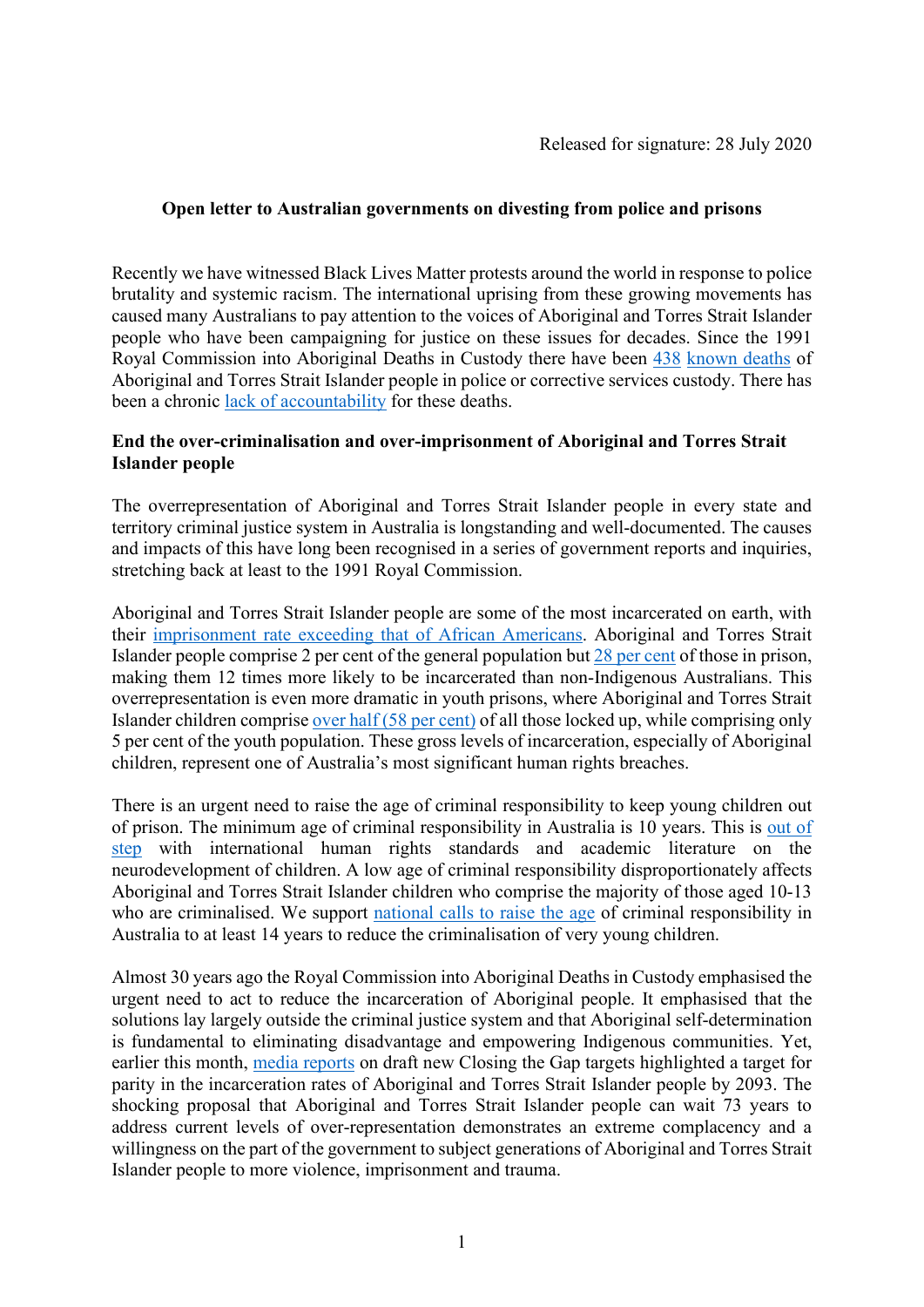The over-imprisonment of Aboriginal and Torres Strait Islander people was the focus of the Australian Law Reform Commission's (ALRC) *[Pathways to Justice](https://www.alrc.gov.au/publication/pathways-to-justice-inquiry-into-the-incarceration-rate-of-aboriginal-and-torres-strait-islander-peoples-alrc-report-133/)* report, which made 35 recommendations and set out a framework for reform. The report detailed in-depth what has been known in Australia for decades – that the criminalisation and over-incarceration of Aboriginal and Torres Strait Islander people is intimately linked to entrenched poverty, disadvantage and the ongoing effects of colonial processes, as well as discrimination within the criminal justice system. The report was delivered to the commonwealth government in December 2017. As with most of the recommendations of previous commissions and inquiries regarding fundamental reform, the government has so far failed to implement the recommendations or formally respond. As a matter of urgency, we call on federal, state and territory governments to respond to and implement the recommendations of the ALRC report to reduce the criminalisation and incarceration of Aboriginal and Torres Strait Islander people.

#### **Divest from police and prisons and invest in positive social and community services**

The Black Lives Matter movements have also brought into the mainstream, proposals to defund and divest from police and prisons and to instead focus resources on the socio-economic needs of communities. By investing in housing, early educational, family, social and health support, we can ameliorate many of the social issues which are known drivers of criminalisation and incarceration, and thereby enhance community and public safety. These types of social and community investments have been the consistent recommendations of previous reports.

All demographic information confirms that those who come into contact with the criminal justice system are [significantly more disadvantaged](https://www.aihw.gov.au/reports/prisoners/health-australia-prisoners-2018/contents/table-of-contents) than the general population. They are far more likely to have experiences of trauma; previous contact with child protection and youth justice systems; and to be homeless or experiencing housing instability. Alongside this, people enmeshed in the criminal justice system have disproportionately high levels of mental health disorders and cognitive impairment; substance use addictions; and chronic health conditions. Aboriginal and Torres Strait Islander people experience these disadvantages at a significantly [higher rate.](https://www.justicehealth.nsw.gov.au/publications/2015NPHSReportAboriginalPeoplesHealthReport.pdf) The 1991 Royal Commission into Aboriginal Deaths in Custody recognised the ways in which these social determinants of imprisonment drive cycles of incarceration.

#### **Increasing use of prisons to address social problems**

For many years our governments have used criminalisation and imprisonment as a solution to multi-layered and complicated social disadvantages. This has re-intensified in Australia over recent decades with the rapid increase of the growth of imprisonment alongside significant downward trends in crime. Notwithstanding the effects of COVID 19 on temporarily reducing prisoner numbers, Australian prison populations have reached record levels. From 2012 to 2019, the Australian prison population [increased by 40 per cent,](https://www.abs.gov.au/ausstats/abs@.nsf/mf/4517.0) driven largely by increased rates of those on remand, women and Aboriginal and Torres Strait Islander people. The substantial growth in the number of people denied bail and held on remand means that unsentenced prisoners now account for [one-third](https://www.abs.gov.au/ausstats/abs@.nsf/mf/4517.0) of the total Australian prisoner population.

Enormous public resources are spent on punitive criminal justice practices across all Australian states and territories. In recent years police and justice budgets have drastically outpaced spending in other areas. From 2008-09 to 2018-2019, Australian police budgets increased by 61 per cent, from [\\$7.68 billion](https://www.pc.gov.au/research/ongoing/report-on-government-services/2010/2010/20-chapter6.pdf) to [\\$12.4 billion.](https://www.pc.gov.au/research/ongoing/report-on-government-services/2020/justice/police-services) Annual expenditure on prisons alone in Australia in 2018-2019 was [\\$3.79 billion.](https://www.pc.gov.au/research/ongoing/report-on-government-services/2020/justice/corrective-services#downloads) All jurisdictions are building more or expanding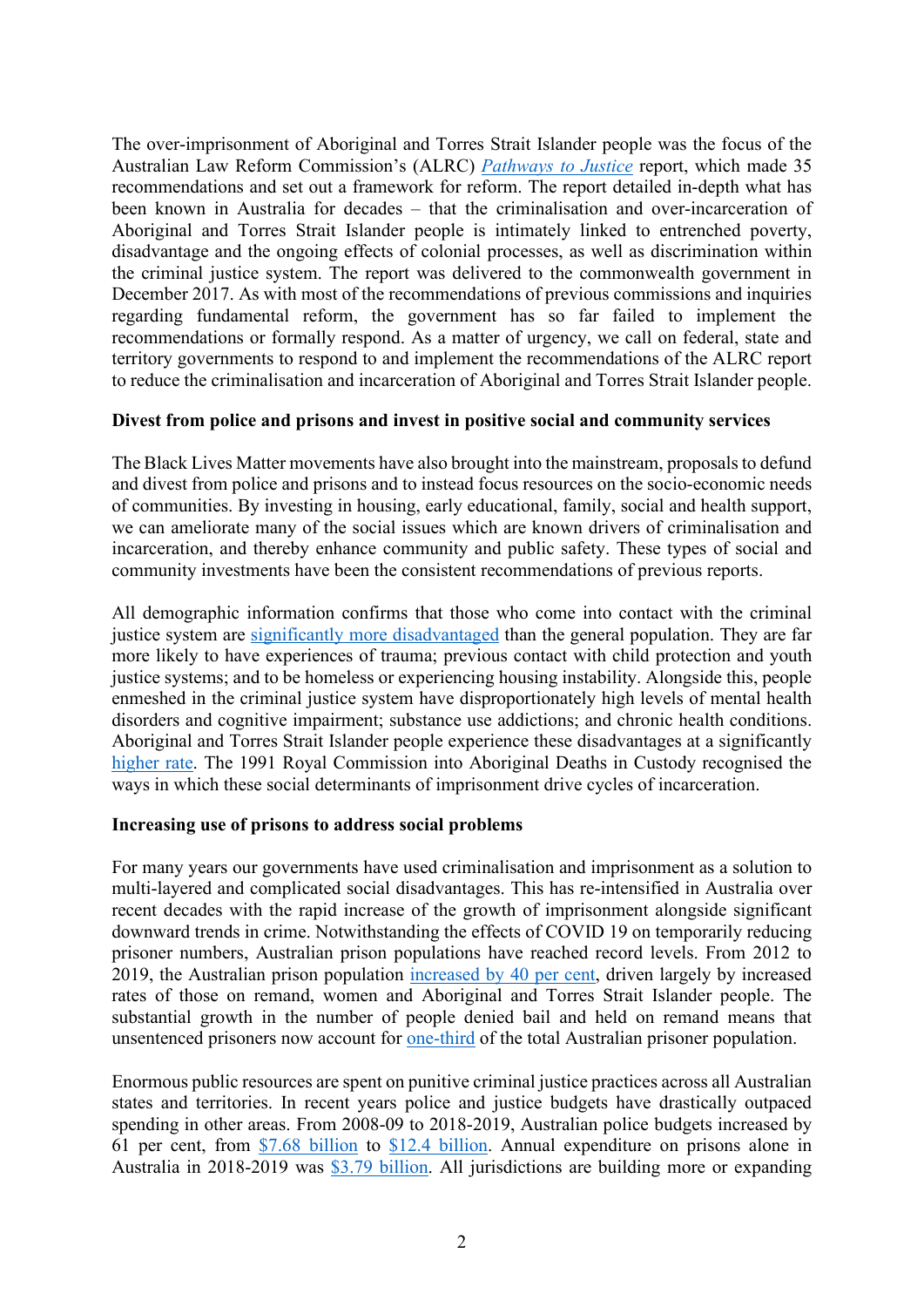current prisons to accommodate growing numbers. As prisons are used as to manage growing numbers of people with complex health, educational and social needs, rehabilitation efforts are inadequate to the task and overwhelmed by the demand. [Almost half](https://www.abs.gov.au/ausstats/abs@.nsf/mf/4517.0) of those released from prison will return within two years. It is clear that prisons do not 'rehabilitate', reform or deter the vast majority of those who have been there before.

As researchers, we understand and acknowledge the need to invest in solutions which are underpinned by evidence. The evidence is clear that in Australia and elsewhere, policing and prisons have become social problems in themselves. Contemporary policing practices cause significant harm to Aboriginal and Torres Strait Islander people who are over-policed and subject to surveillance and monitoring that produces offences and arrests. We recognise this also affects other ethnic minority communities who are subject to over-policing. The social and economic costs of prison are immense. Australian society is diminished by the increasing use of prison to address multi-layered social disadvantage.

No serious response to the problems of over-criminalisation, police harassment and surveillance (and the absence of adequate processes for complaint and [independent](https://www.theage.com.au/national/victoria/police-treatment-of-aboriginal-people-to-be-probed-by-corruption-watchdog-20190830-p52mj1.html)  [investigation\)](https://www.theage.com.au/national/victoria/police-treatment-of-aboriginal-people-to-be-probed-by-corruption-watchdog-20190830-p52mj1.html), and growing prison numbers will occur without a fundamental shift in power from government to community and a redeployment of money and material resources. We must stop investing in punitive criminal justice responses which trap people in cycles of imprisonment and disadvantage and instead refocus these resources on the social and economic needs of communities. As was recognised by the ALRC, any investment into communities which seeks to address the criminalisation and over-imprisonment of Aboriginal and Torres Strait Islander people must be Aboriginal community owned, developed and led, and underpinned by principles of self-determination. The ALRC highlighted the efforts of communities who are attempting to reorient the use of punitive responses to positive community engagement, including under the banner of justice reinvestment (for example, in [Bourke](http://www.justreinvest.org.au/justice-reinvestment-in-bourke/) and [other places\)](https://justicereinvestment.net.au/community-profiles/), as well as other local community led initiatives such as Aboriginal community patrols and sentencing courts.

# **Our call to action**

This letter constitutes an urgent call for the recommendations outlined in the ALRC *[Pathways](https://www.alrc.gov.au/publication/pathways-to-justice-inquiry-into-the-incarceration-rate-of-aboriginal-and-torres-strait-islander-peoples-alrc-report-133/)  [to Justice](https://www.alrc.gov.au/publication/pathways-to-justice-inquiry-into-the-incarceration-rate-of-aboriginal-and-torres-strait-islander-peoples-alrc-report-133/)* report and previous government inquiries and royal commissions to be put into practice. As these reports and research evidence make clear, criminal justice without social justice is not just or fair.

We call for:

- specific investment in effective diversion for Aboriginal and Torres Strait Islander people caught in criminal justice cycles;
- raising the age of criminal responsibility to 14 years of age;
- an end to ever-increasing police and corrections budgets;
- investment in community services and structural initiatives led by Aboriginal and Torres Strait Islander people;
- real government support for Aboriginal and Torres Strait Islander peoples' calls for self-determination, control and voice, and for significant social and economic investment in their communities.

**Signed:**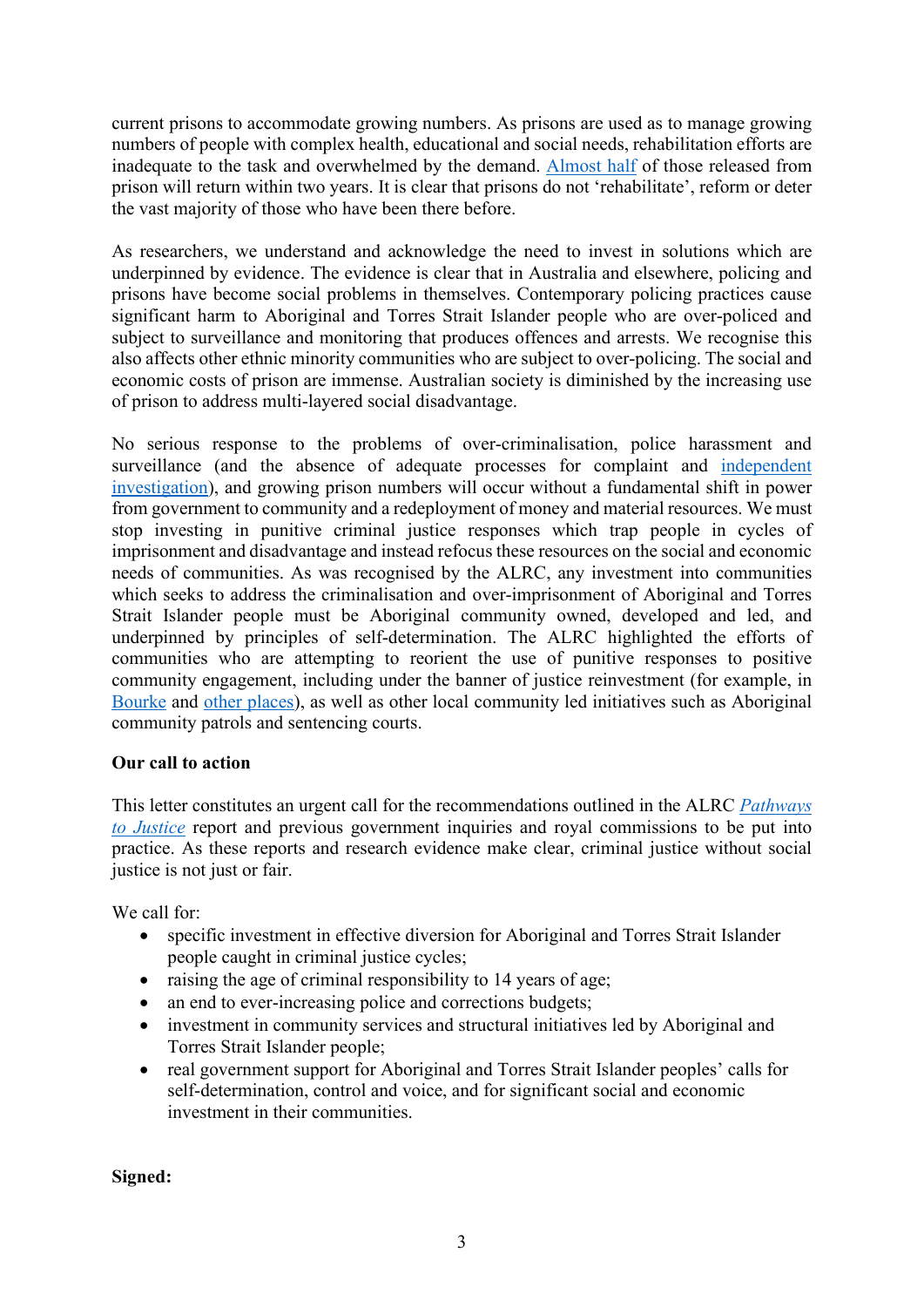Luke McNamara, Centre for Crime, Law and Justice, UNSW Law Julie Stubbs, Centre for Crime, Law and Justice, UNSW Law Sophie Russell, Faculty of Law UNSW; Faculty of Law UTS Zahra Stardust, Centre for Crime, Law and Justice, UNSW Law Jeannette Walsh, Faculty of Arts, Social Sciences and Humanities, University of Wollongong Amy J. Cohen, Faculty of Law UNSW Lucas Lixinski, Faculty of Law UNSW Melanie Schwartz, Faculty of Law, UNSW Soon Ng, Faculty of Law UNSW Tamar Hopkins, Centre for Crime, Law and Justice, UNSW Law Annie Cossins, Faculty of Law, UNSW Alice Orchiston, Faculty of Law, UNSW Sharmaine Gewohn, Faculty of Law, UNSW Jayne O'Connor, Faculty of Law, UNSW Phillipa Evans, School of Social Sciences, UNSW Michael Grewcock, Faculty of Law, UNSW Daniel McLoughlin, Faculty of Law, UNSW Damien Elliott Emma Golledge, Director, Kingsford Legal Centre, Faculty of LAW UNSW Janet Chan, Faculty of Law, UNSW Lorana Bartels, College of Arts and Social Sciences, Australian National University Helen Gibbon, Faculty of Law, UNSW Jo Spangaro , Faculty of Arts, Social Sciences and Humanities, UOW Matthew Keeley, Youth Law Australia Gail Mason, Sydney Law School, University of Sydney Eddie Cubillo, Melbourne Law School, UoM Chris Cunneen, Jumbunna Institute for Indigenous Education and Research, UTS Harry Blagg, Faculty of Law, UWA Maureen MacGinley, Faculty Arts and Social Sciences UNSW George (Kev) Dertadian, School of Social Science, UNSW Yasmine Musharbash, College of Arts and Social Sciences, ANU Mary Iliadis, Faculty of Arts & Education, Deakin University Thalia Anthony, Faculty of Law, UTS Carol Lawson, Faculty of Law, UNSW Fleur Johns, Faculty of Law, UNSW Jude McCulloch, Faculty of Arts, School of Social Sciences, Monash University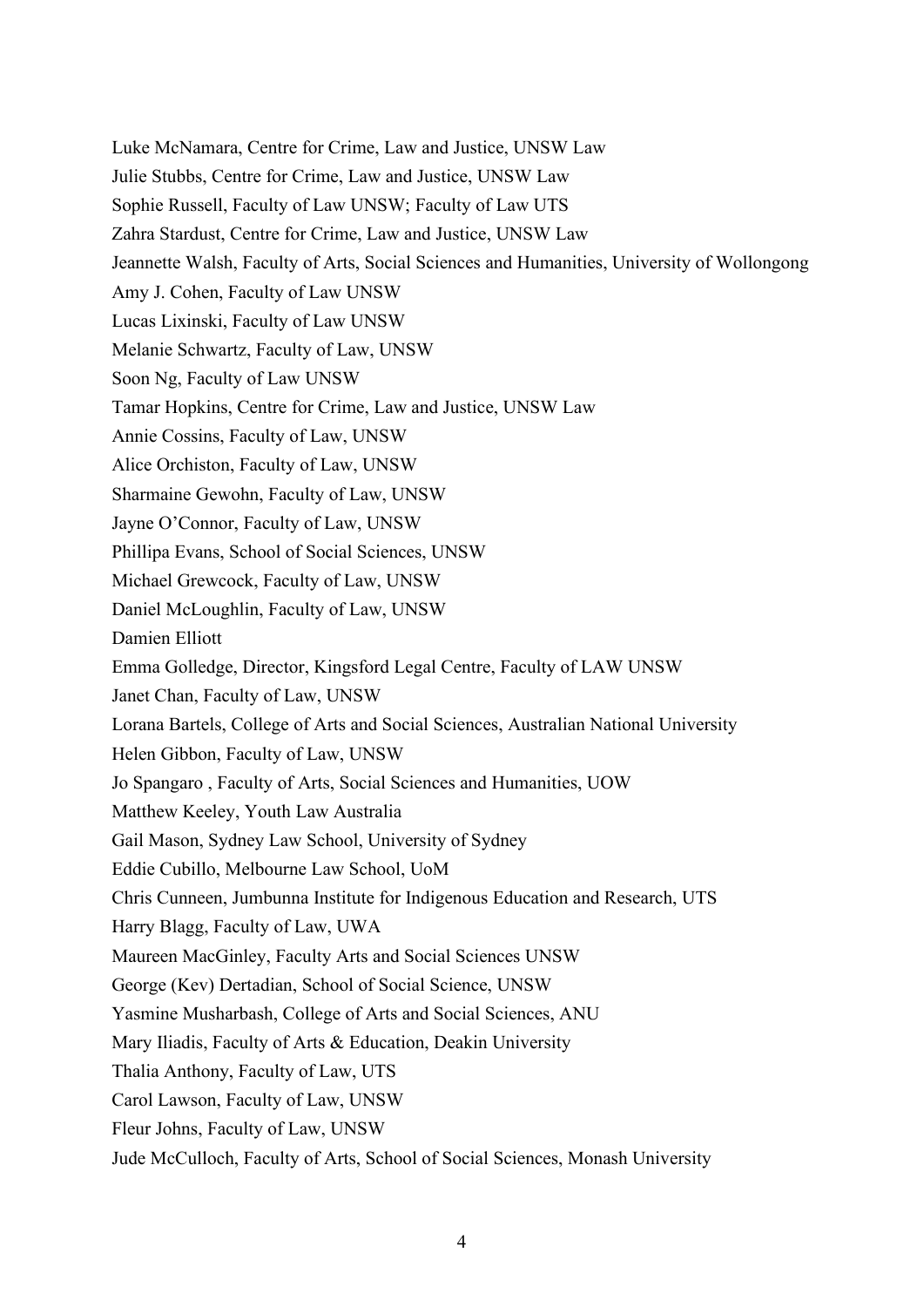Imogen Richards, Alfred Deakin Institute, Faculty of Arts & Education, Deakin University Marilyn McMahon, School of Law, Deakin University Dr Virginia Marshall, RegNet & Fenner, ANU Sophie Rigney, Indigenous Law Centre, UNSW Alison Whittaker, Jumbunna Institute for Indigenous Education and Research, UTS Associate Professor Rebecca Wickes, School of Social Science, Monash University, Melbourne, VIC Patrick Horton, Faculty of Arts and Social Sciences, University of Sydney Liz Campbell, Faculty of Law, Monash University Rob White, Distinguished Professor, School of Social Sciences, University of Tasmania Vicky Nagy, School of Social Sciences, University of Tasmania Kirsty Gover, Melbourne Law School, University of Melbourne Jason Moore, PhD Candidate, School of Law, University of New South Wales Diarmaid Harkin, Senior Lecturer in Criminology, Deakin University Jeni Engel, Faculty of Law, UNSW Emma Russell, School of Humanities and Social Sciences, La Trobe University David Dixon, UNSW Law Erica Millar, La Trobe University Anthony Hopkins, ANU College of Law Kate Burns, School of Social Sciences, Monash University Diana Johns, School of Social & Political Sciences, The University of Melbourne Erin Buckley, Faculty of Law, La Trobe University Kate Fitz-Gibbon, Monash Gender and Family Violence Prevention Centre, Faculty of Arts, Monash University Alison Young, School of Social & Political Sciences, University of Melbourne Russell Hogg, Faculty of Law, QUT Chris Martin, Built Environment, UNSW Sydney Penny Crofts, Faculty of Law, UTS Gabriela Franich, Faculty of Law, La Trobe University Nicole Ryan, Faculty of Law, La Trobe University Kath Gelber, School of Political Science and International Studies, University of Queensland Claire Loughnan, School of Social and Political Sciences, University of Melbourne Bianca Fileborn, School of Social & Political Sciences, University of Melbourne Garner Clancey, Sydney Law School, University of Sydney Fiona Haines, School of Social and Political Sciences, University of Melbourne Kathryn Henna, School of Regulation and Global Governance, ANU Daniel Joyce, Faculty of Law, UNSW Sydney Jamie Walvisch, Faculty of Law, Monash University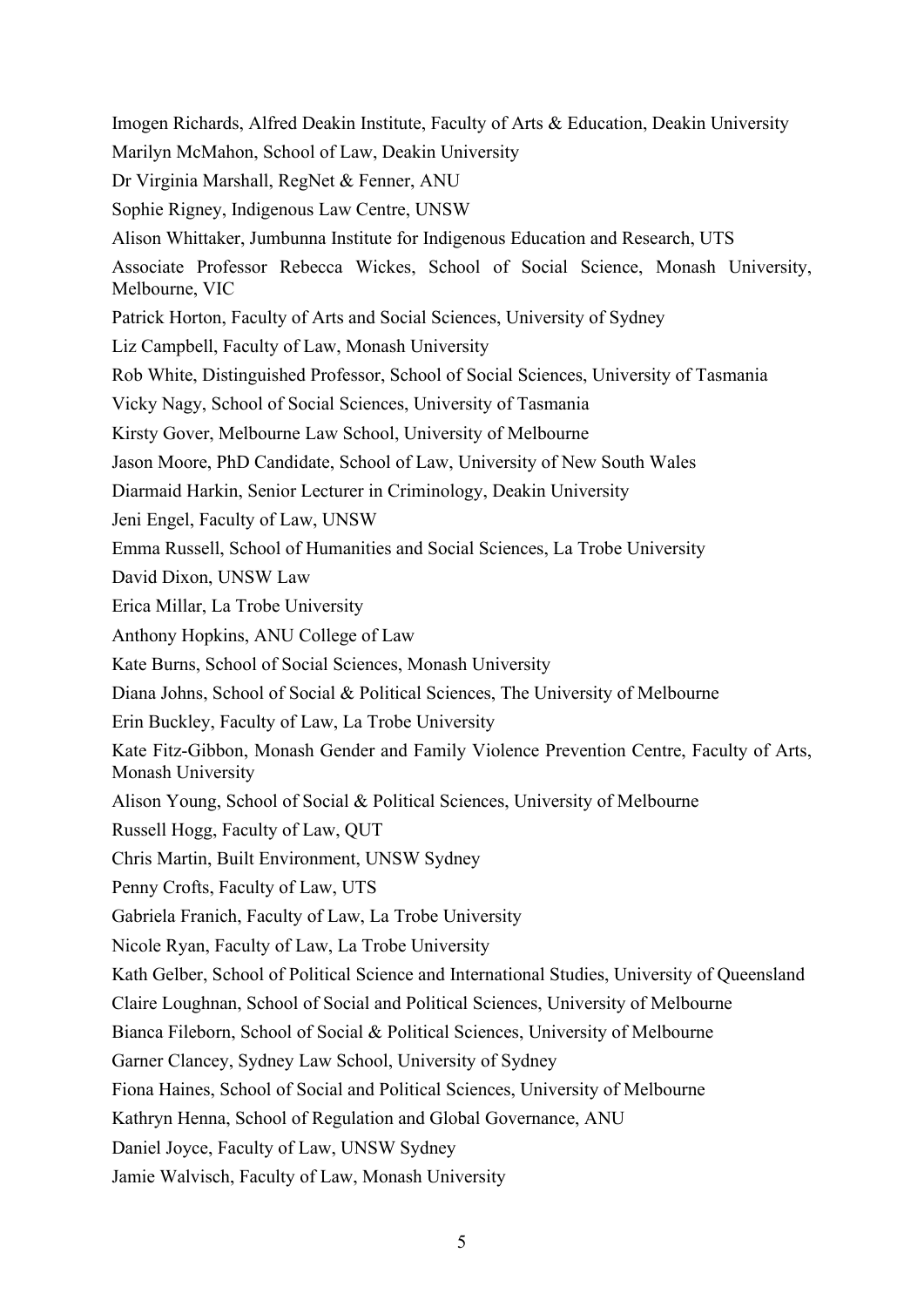Stephen Tomsen, School of Social Sciences, Western Sydney University Larissa Sandy, Criminology & Justice Studies, RMIT University Louise Chappell, Australian Human Rights Institute, UNSW Una Stone, Criminology & Justice Studies, RMIT Geir Henning Presterudstuen, Anthropology, Western Sydney University Prue Vines, UNSW Law School Maria Elander, School of law, La Trobe University Peta Malins, Criminology & Justice Studies, RMIT Julia Quilter, School of Law, University of Wollongong Dave McDonald, School of Social & Political Sciences, University of Melbourne Estrella Pearce, School of Social and Political Sciences, University of Sydney Meribah Rose, School of Law, La Trobe University Gavin JD Smith, School of Sociology, ANU Felicity Bell, Faculty of Law, UNSW Elaine Fishwick , Faculty of Arts & Social Sciences Sydney University Ross Buckley, Faculty of Law, UNSW Keagan Day Ó Guaire, School of Social & Political Sciences, University of Melbourne Rebecca Scott Bray, School of Social and Political Sciences, University of Sydney Andy Kaladelfos, School of Social Sciences, UNSW David Brown, Faculty of Law, UNSW Rachael Burgin, Swinburne Law School, Swinburne University of Technology Robin Cameron, Criminology & Justice Studies, RMIT UN University Greg Martin, School of Social & Political Sciences, University of Sydney Beatriz Carrillo Garcia, School of Social & Political Sciences, USYD Marg Liddell, Criminology & Justice Studies, RMIT University Bronwyn Naylor, Graduate School of Business and Law, RMIT University Sharon Andrews, Criminology & Justice Studies, RMIT University Mindy Sotiri, Program Director Advocacy Policy and Research, Community Restorative Centre. Tariro Mutongwizo, Faculty of Law, UNSW Jenny Crosbie, The Reintegration Puzzle, Deakin University Charlotte Smedley, Faculty of Arts, Social Sciences and Humanities, UOW Karen Gelb, Consultant Criminologist; Melbourne University Dept of Criminology Rosemary Wanganeen, CEO Australian Institute for Loss & Grief P/L Amelia Thorpe, Faculty of Law, UNSW Adam Masters, Centre for Social Research & Methods, The Australian National University Siobhan Lawler, Matilda Centre for Research in Mental Health & Substance Use, University of Sydney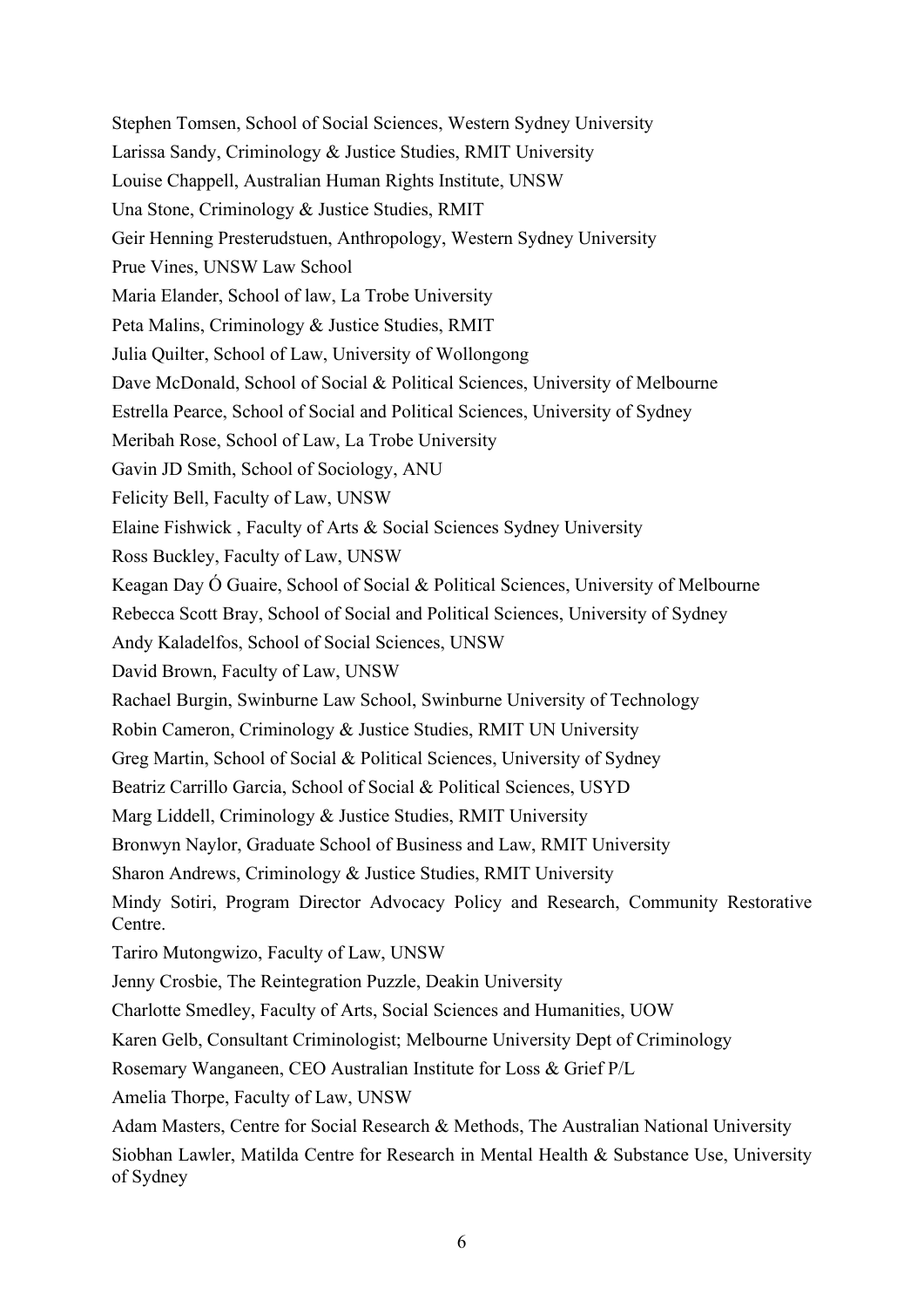Ruth McCausland, Institute for Global Development, School of Social Sciences, UNSW Kerry Carrington, QUT Centre for Justice, QUT Jane Sanders, Principal Solicitor, The Shopfront Youth Legal Centre Rebecca Bunn, School of Social and Political Sciences, University of Melbourne Jane Irwin, Senior Associate, The Shopfront Youth Legal Service Jacki Maxton, Senior Associate, The Shopfront Youth Legal Service James Boughton, Caseworker, The Shopfront Youth Legal Service Lindsay Farmer, School of Law, University of Glasgow, UK. Bridget Harris, Centre for Justice, QUT Eddie Synot, Indigenous Law Centre, UNSW Gabriel Garcia, Senior Lecturer, School of Law, University of Wollongong Caitlin Hughes, Centre for Crime Policy and Research, Flinders University Phillip Wadds, School of Social Sciences, UNSW Winifred Agnew-Pauley, Centre for Crime Policy and Research, Flinders University Phillip Screen, Centre for Crime Policy and Research, Flinders University Stuart Kinner, Melbourne School of Population and Global Health, University of Melbourne; Centre for Adolescent Health, Murdoch Children's Research Institute Bree Carlton, Faculty of Arts & Education Deakin University Maria Giannacopoulos, Flinders Law, Flinders University Marinella Marmo, Flinders Law, Flinders University Georgia van Toorn, School of Sociology and Social Policy, University of Sydney Tamara Walsh, School of Law, University of Queensland Leah Williams Veazey, School of Social & Political Sciences, University of Sydney Dylan Lino, School of Law, University of Queensland Alyce McGovern, School of Social Sciences, UNSW Sydney Rhiannon Bandiera, Department of Law, Maynooth University, Ireland. Amanda George, Flat Out Inc Catherine Bond, UNSW Law Jenny Bargen, Sydney Law Emma Ryan, Faculty of Arts & Education Deakin University Jenna Mizzi, Centre for Crime Policy and Research, Flinders University Joni Meenagh, Criminology and Justice Studies, RMIT Melissa de Vel-Palumbo, Criminology, Flinders University Natalie Elson, Faculty of Law, UNSW Jonathon Hunyor, Public Interest Advocacy Centre Helena Menih, School of Humanities and Social Sciences, La Trobe University Shelley Eder, Asia Pacific School of Business and Law, Charles Darwin University Lindsay Pearce, Melbourne School of Population and Global Health, University of Melbourne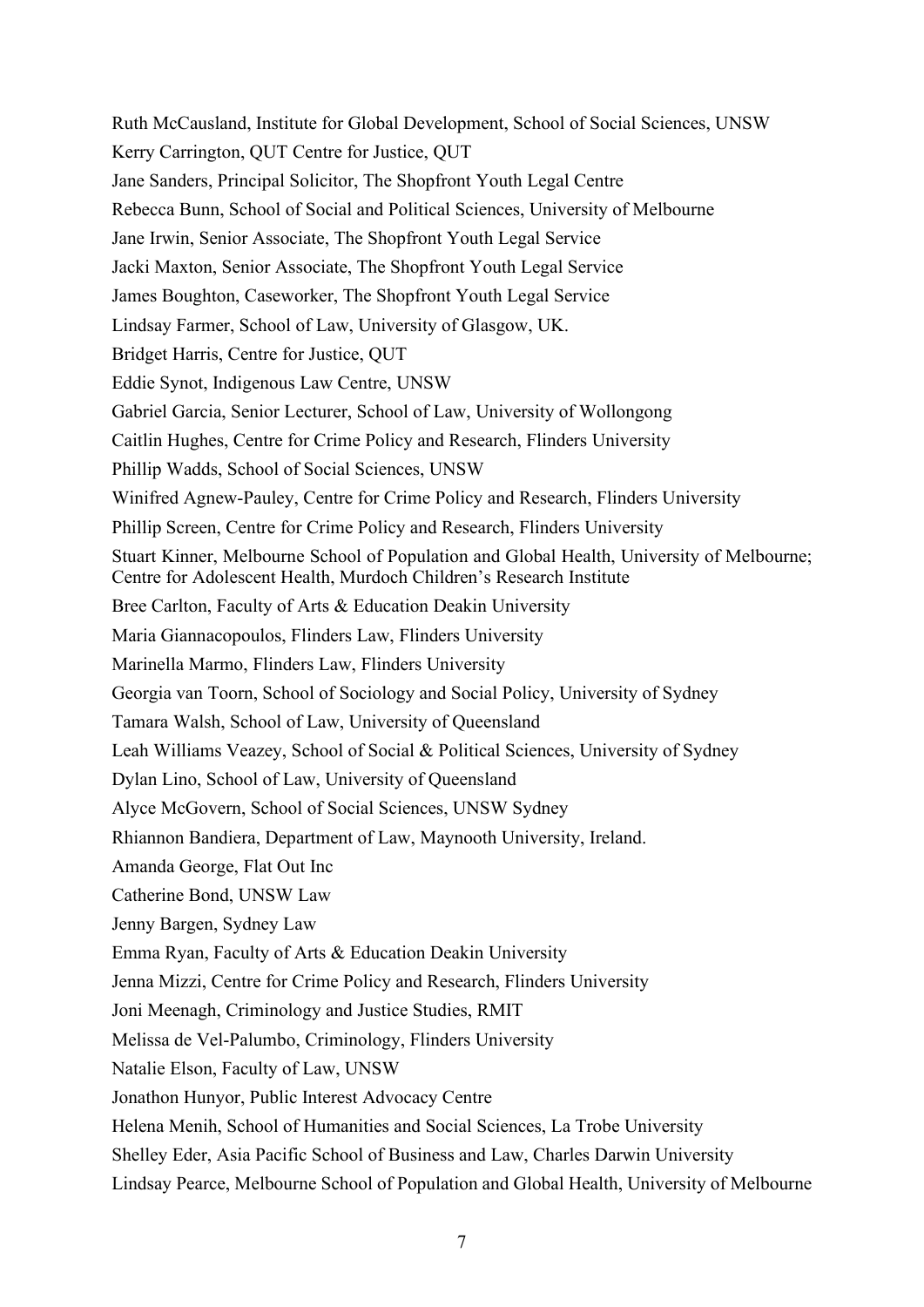Sean Bowes, Law Reform Solicitor, Kingsford Legal Centre

David Mcallister, Manager, Glebe House Residential Rehabilitation service

Rebecca Wallis, School of Law, University of Queensland

Anita Mackay, La Trobe Law School, La Trobe University

Kane Race, Faculty of Arts and Social Sciences, University of Sydney

Denise Wasley, Kingsford Legal Centre, Faculty of Law, UNSW Sydney

Hilde Tubex, University of Western Australia, Law School

David Yalpi, Kingsford Legal Centre, Faculty of Law, UNSW Sydney

Jack Wilson, Matilda Centre for Research in Mental Health & Substance Use, University of Sydney

Kylie Routledge, Matilda Centre for Research in Mental Health & Substance Use, University of Sydney

Rhiannon Parker, School of Social and Political Sciences, University of Sydney

Katherine Haasnoot, Matilda Centre for Research in Mental Health & Substance Use, University of Sydney

Dr Guzyal Hill, Asia Pacific College of Business and Law, Charles Darwin University

Dr Judy Courtin, Lawyer representing victims of institutional child abuse

Samantha Lynch, Matilda Centre for Research in Mental Health & Substance Use, University of Sydney

Erin Madden, Matilda Centre for Research in Mental Health & Substance Use, University of Sydney

Blanche Verlie, Sydney Environment Institute, University of Sydney

Madeleine Keaveny, Matilda Centre for Research in Mental Health & Substance Use, University of Sydney

Melissa Willoughby, Melbourne School of Population and Global Health, University of Melbourne; Centre for Adolescent Health, Murdoch Children's Research Institute

Holly Blackmore, Faculty of Law, UNSW

Fiona Duane, Kingsford Legal Centre, Faculty of LAW UNSW

Hannah Deen, Matilda Centre for Research in Mental Health & Substance Use, University of Sydney

Susie Hodgman, Judy Courtin Legal

Olivia Green, Matilda Centre for Research in Mental Health & Substance Use, University of Sydney

Felicity Duong, Matilda Centre for Research in Mental Health & Substance Use, University of Sydney

Scarlett Smout, Matilda Centre for Research in Mental Health & Substance Use, University of Sydney

Arlia Fleming, Elizabeth Evatt Community Legal Centre

Tim Leach, Community Legal Centres NSW

Natalie Galea, Australian Human Rights Institute, UNSW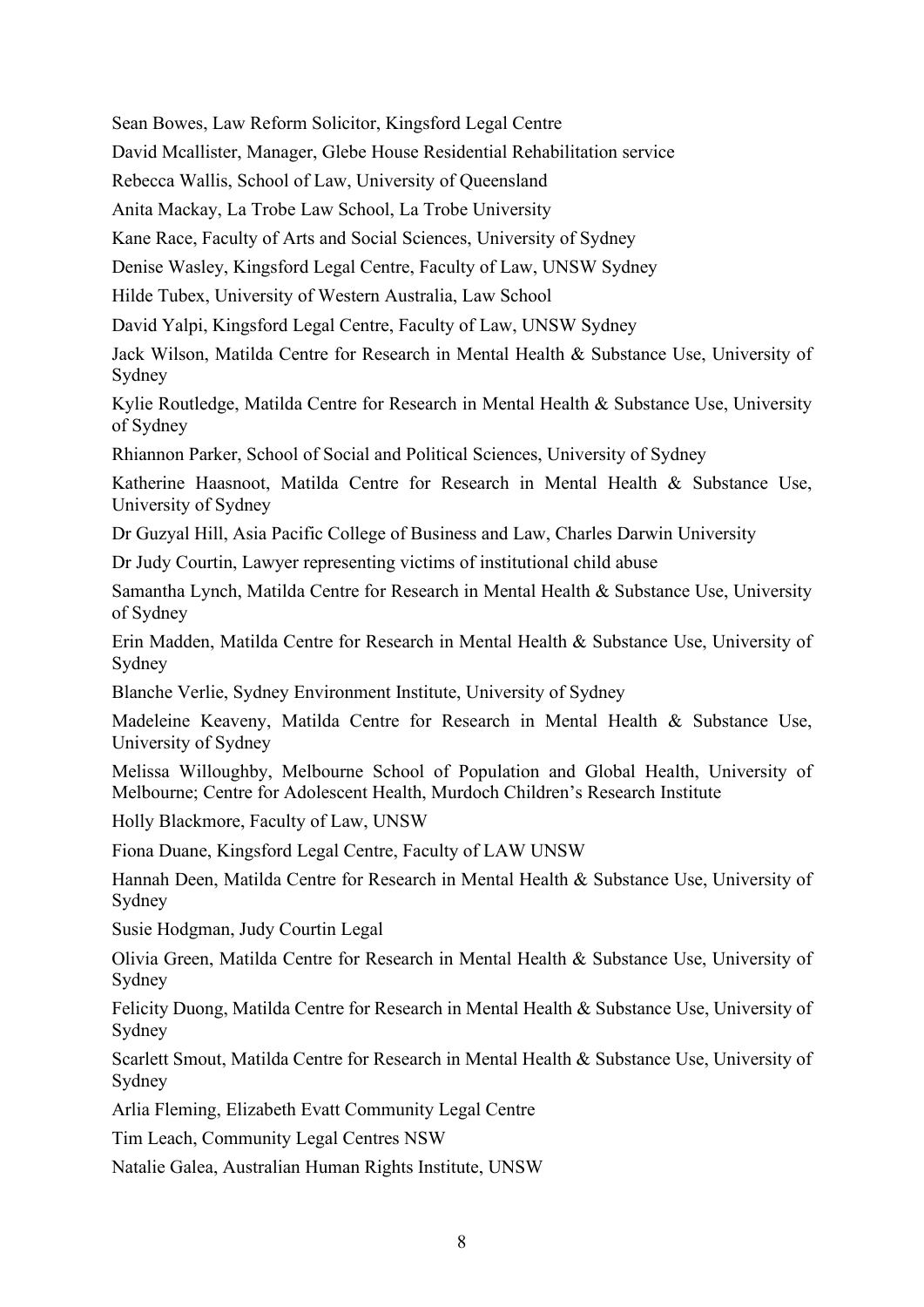Isabelle Reinecke, Grata Fund Maria Nawaz, Grata Fund Killian Quigley, Sydney Environment Institute, University of Sydney Leanne Weber, School of Social Sciences, Monash University Rohan Borschmann, Melbourne School of Population and Global Health, University of Melbourne; Centre for Adolescent Health, Murdoch Children's Research Institute Monica Carvalheiro, Matilda Centre for Research in Mental Health & Substance Use, University of Sydney Carolyn Strange, School of History, Australian National University Meredith Rossner, ANU College of Arts and Sciences Tess Deegan, Kingsford Legal Centre, Faculty of Law, UNSW Kerry Tongue, Elizabeth Evatt Community Legal Centre, Board Member Alaina Vaisey, Melbourne School of Population and Global Health, University of Melbourne Chloe Conroy, The Matilda Centre, University of Sydney Armin Alimardani, School of Law, Faculty of Business and Law, UOW Camilla Pandolfini, Public Interest Advocacy Centre Gudrun Dewey, Public Interest Advocacy Centre Chadwick Wong, Public Interest Advocacy Centre Emma Colvin, Senior Lecturer, Centre for Law and Justice, Charles Sturt University Jo Shulman, Redfern Legal Centre Sharmilla Bargon, Redfern Legal Centre Gayatri Nair, Redfern Legal Centre Sophie Parker, Redfern Legal Centre Janice Yeung, Redfern Legal Centre Jacqui Swinburne, Redfern Legal Centre Amanda Brooker, Redfern Legal Centre Andrew Groves, Faculty of Arts & Education, Deakin University Brian-John Attard, Redfern Legal Centre Alison Mackey, Redfern Legal Centre Rebecca McMahon, Solicitor, Adjunct Senior Lecturer, Faculty of Law, UNSW Andrea Durbach, Faculty of Law, UNSW Regina Featherstone, Redfern Legal Centre Marijke Bassani, Faculty of Law, UNSW Erin Kelly, University of Sydney Simon Rice, University of Sydney Law School Emma Anderson, Kingsford Legal Centre, Faculty of Law, UNSW Sydney Carolyn McKay, University of Sydney Law School Penelope Purcell, Purcell Lawyers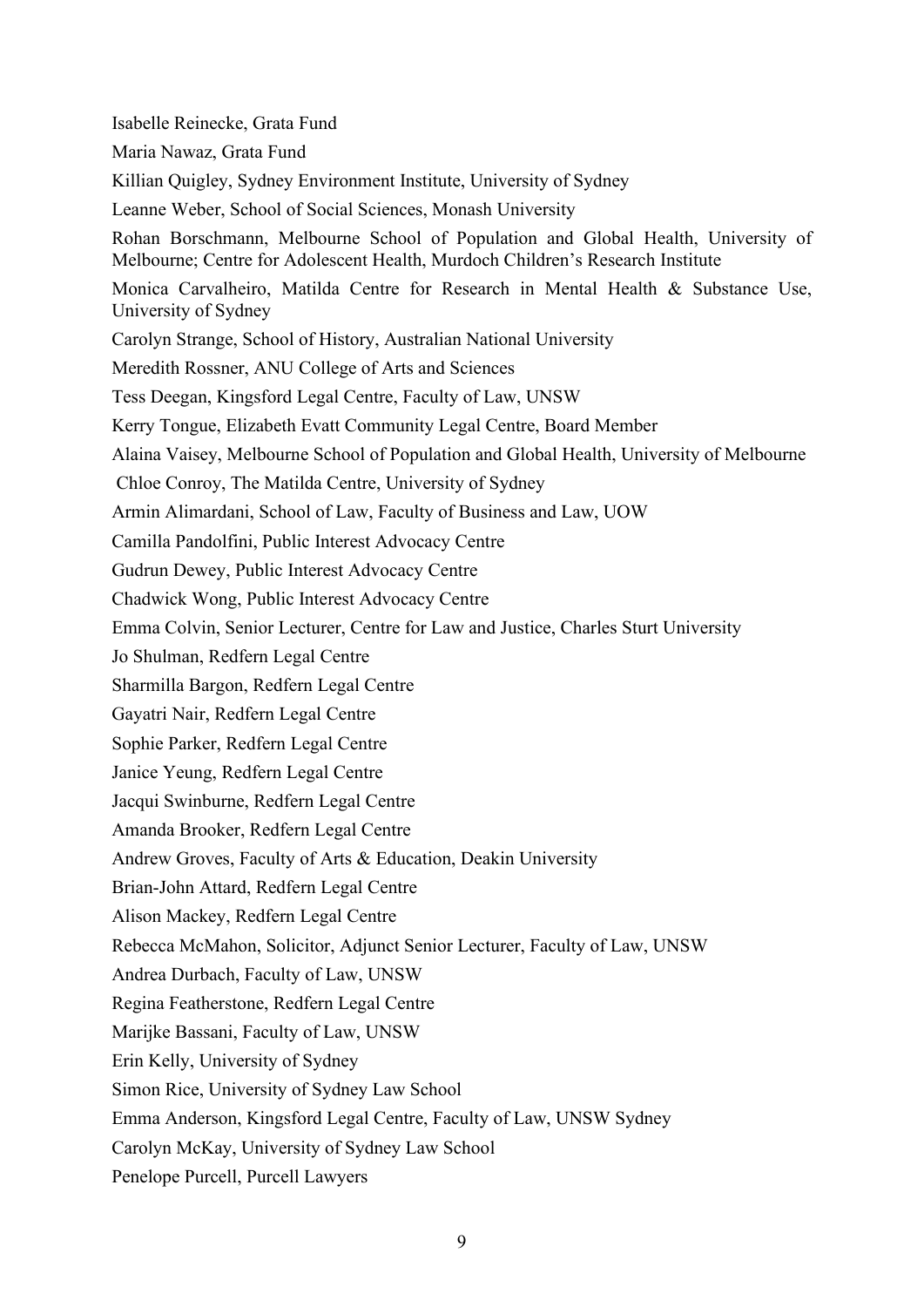Paul Townsend, Legal Aid NSW Michael Levy AM, School of Medicine, Australian National University Nataasha Baker, University of Sydney Leah Findlay, UNSW Law Samantha Lee, Redfern Legal Centre Alistair Wyvill SC, William Forster Chambers, Darwin Marisela Velazquez, Visiting Academic Researcher, James Cook University Andrew Harris, Andrew Harris & Associates, Solicitors Fiona Allison , Jumbunna, UTS; Cairns Institute, JCU Jenny Lovric, Just Reinvest NSW Sarah Hopkins, Aboriginal Legal Service NSW/ACT and Just Reinvest NSW David Hofierka, Redfern Legal Centre Samineh Sanatkar, Centre for Brain and Mental Health Research, University of Newcastle Stephen Castles, Honorary Professor in Sociology, University of Sydney Lauren Rogers, Centre for Brain and Mental Health Research, University of Newcastle Hannah Cootes, Centre for Brain and Mental Health Research, University of Newcastle NSW Maxine Robinson, Centre for Brain and Mental Health Research, University of Newcastle NSW Rosie Jimson-Healey, Redfern Legal Centre Gloria Larman, Women's Justice Network Peita Savage, Savage Solicitors Paul Simpson, School of Public Health and Community Medicine, UNSW Sydney Megan Williams, National Centre for Cultural Competence, University of Sydney Hugh Finn, Curtin Law School, Curtin University Samantha Camilleri, Judy Courtin Legal Millicent McCreath, UNSW Law Guy S. Goodwin-Gill, Faculty of Law, UNSW Genna Churches, Faculty of Law, UNSW Alex Steel, Faculty of Law, UNSW Sam Hartridge, Faculty of Law, UNSW; Aperion Law Andy Symington, Faculty of Law, UNSW Matthew Ball, School of Justice, QUT Danielle Tyson, Criminology, Deakin University Jodi Death, QUT Centre for Justice, QUT Bassina Farbenblum, Faculty of Law, UNSW Lynsey Blayden, UNSW Law Laura Bedford, Criminology, Deakin University Lisa Durnian, QUT Centre for Justice, QUT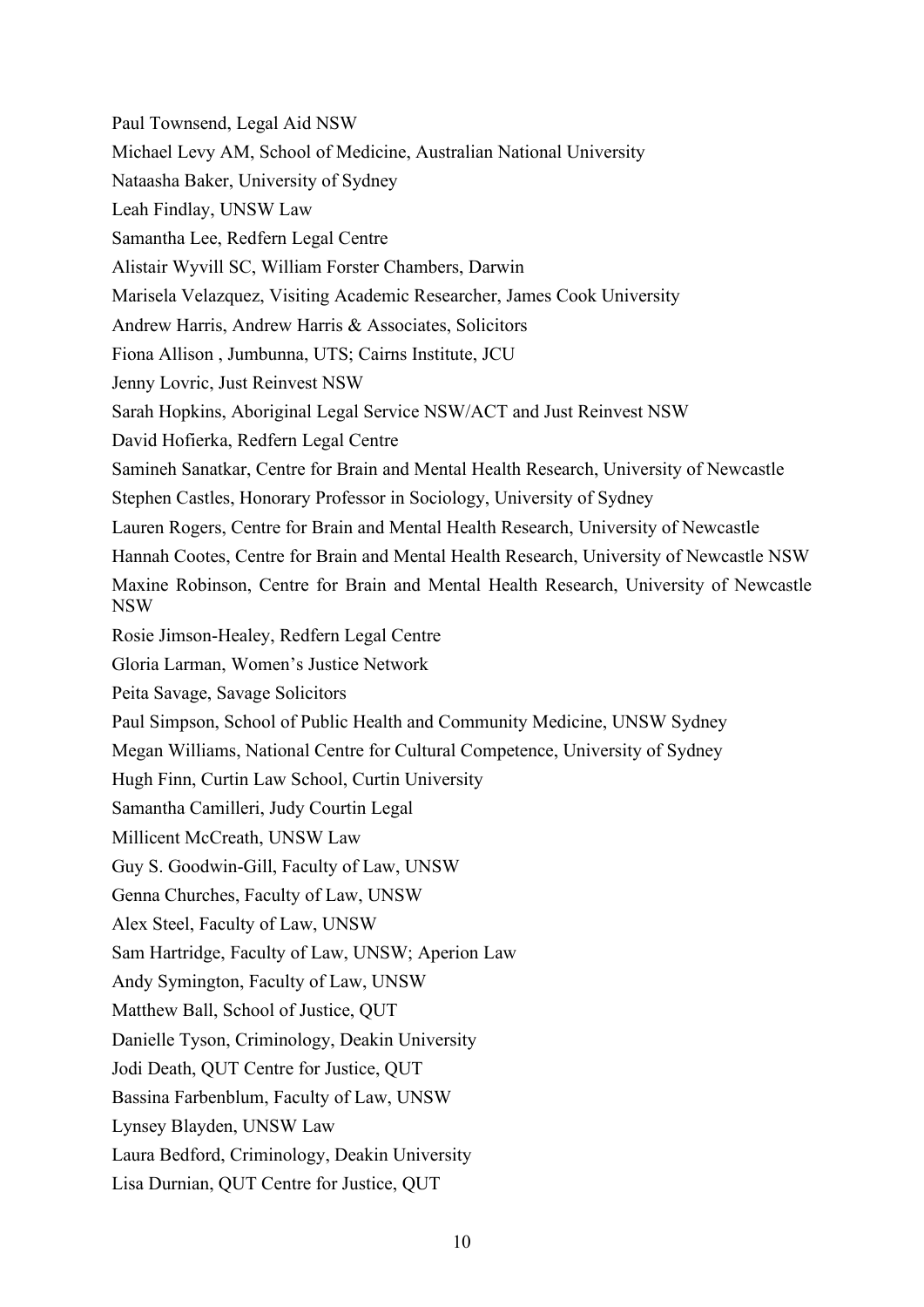Gabrielle Appleby, UNSW Law Valeria Coscini, ANU Benjamin Ettinger, ANU College of Law Amelia Simpson, ANU College of Law Colin James, ANU College of Law Molly Townes O'Brien, ANU College of Law Michael Tarlowski, ANU College of Law Stephen Bottomley, ANU College of Law Nick Seddon Danielle Watson, QUT Centre for Justice, QUT Juliet Rogers, University of Melbourne, Criminology Richard Chisholm, Honorary Professor, ANU College of Law Claire Spivakovsky, University of Melbourne, Criminology Dr Peter Whellum, Law Society of SA Aboriginal Issues Committee David (and Sally) Letts, ANU College of Law Kate Ogg, ANU College of Law Pearl Beaumont, Solicitor and Centre for Crime, Law and Justice, UNSW Law Claire Ferguson, Faculty of Law, QUT Alisha Nolan, ANU Alissa Macoun, QUT Centre for Justice, QUT Alessandro Pelizzon, Southern Cross University, School of Law and Justice Angela Kintominas, Faculty of Law, UNSW Margaret Thornton, ANU College of Law Hugh Dillon, UNSW Law Mehera San Roque, Faculty of Law, UNSW Tony Foley, ANU College of Law Brooke Greenwood, Public Interest Advocacy Centre Bronwen Morgan, Faculty of Law, UNSW Brendan Edgeworth, Faculty of Law, UNSW Rose Coppin, ANU College of Law Marc De Leeuw, Faculty of Law, UNSW Cristy Clark, Faculty of Business, Government and Law, University of Canberra Jonathan Bonnitcha, Faculty of Law, UNSW Anna Copeland, School of Law, Murdoch University Mi-Lin Chen Yi Mei, Centre for Innovative Justice, RMIT Alysha Byrne, Deakin Law Clinic, Deakin University Liam Elphick, UWA Law School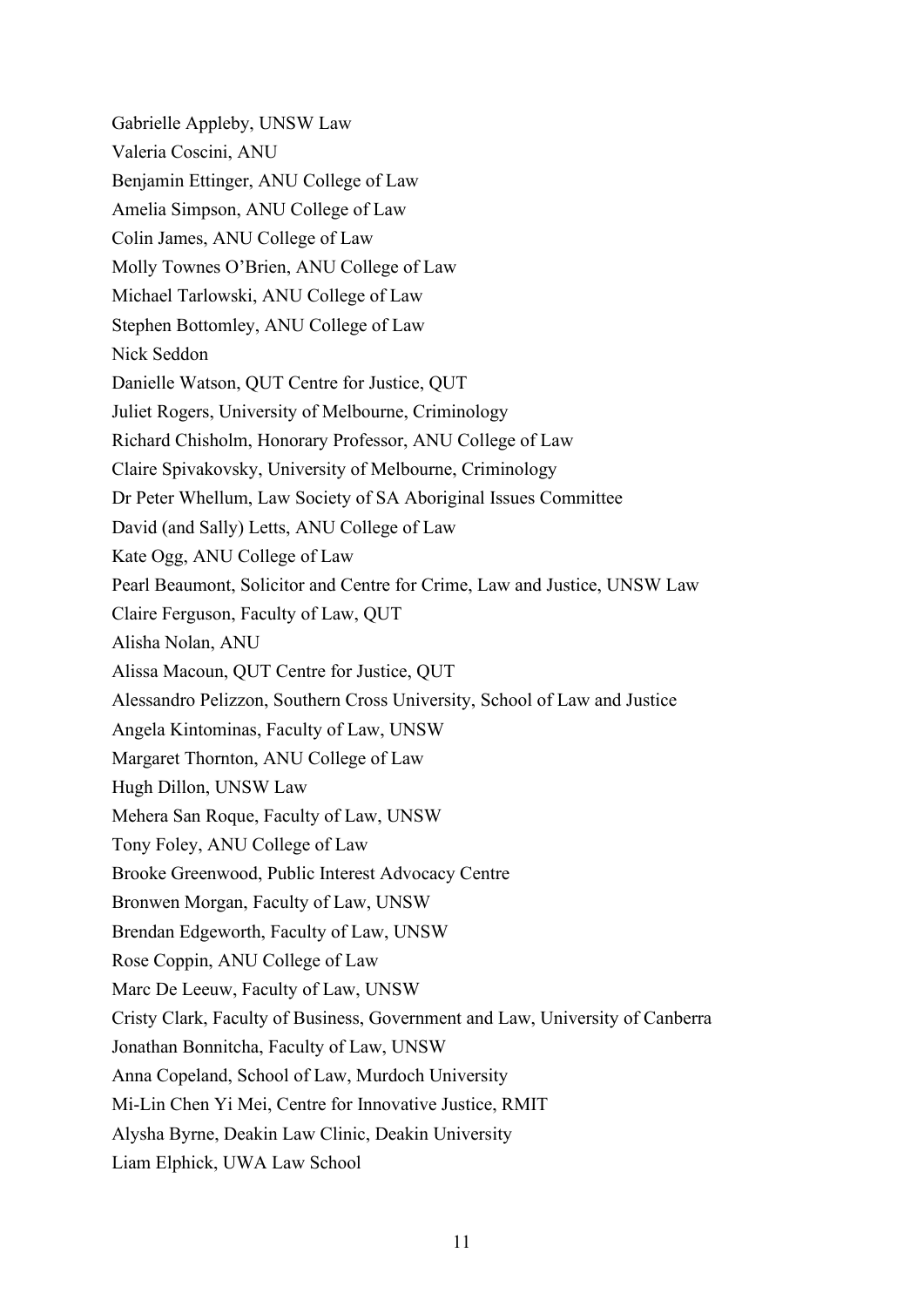Vivien Holmes, ANU College of Law Andrew Burke, Macquarie Law School Alison Gerard, Canberra Law School, University of Canberra Mina Hilson, Centre for Innovative Justice, RMIT University Bill Swannie, College of Law and Justice, Victoria University, Melbourne. Zvi Berkovic, Phd candidate Law faculty UNSW Alicia Kilic, Deakin University Janet Hope, Canberra Law School, University of Canberra Michelle Worthington, ANU College of Law Dr Liz Curran, ANU College of Law & Nottingham Trent University Leon Trakman, UNSW Law Alice Taylor, Faculty of Law, Bond University Narelle Bedford, Faculty of Law, Bond University Angela Smith, Faculty of Law, UNSW Anna Cody, School of Law, Western Sydney University Jo Milne, Flinders Legal Centre, Flinders Law, Flinders University Asia Swida, Centre for Innovative Justice, RMIT University Emma Bartley, School of Law, Western Sydney University Sophia Cassimatis, School of Law/School of Business Western Sydney University Michael Brogan, School of Law, Western Sydney University Jenni Whelan, School of Law, Western Sydney University Azadeh Dastyari , School of Law, Western Sydney University Grace Borsellino, School of Law, Western Sydney University Lindsey Stevenson-Graf, Faculty of Law, Bond University Zaky Orya, Solicitor, Academic School of Law, Western Sydney University Kerry Weste, President, Australian Lawyers for Human Rights Nicholas Stewart, Partner, Dowson Turco Lawyers Nicholas Cowdery AO QC, Faculties of Law, Universities of Sydney and of NSW Vicki Sentas, Centre for Crime, Law and Justice, UNSW Law Karen Fletcher, Fitzroy Legal Service Sarah Hook, School of Law, Western Sydney University Odette Shenfield, Lawyer, Fitzroy Legal Service Elisa Buggy, Flat Out Inc. Rosie Heselev, Fitzroy Legal Service Shahleena Musk , Human Rights Law Centre Cristiana Tomasino, Mental Health Legal Centre Kyllie Cripps, Faculty of Law, UNSW